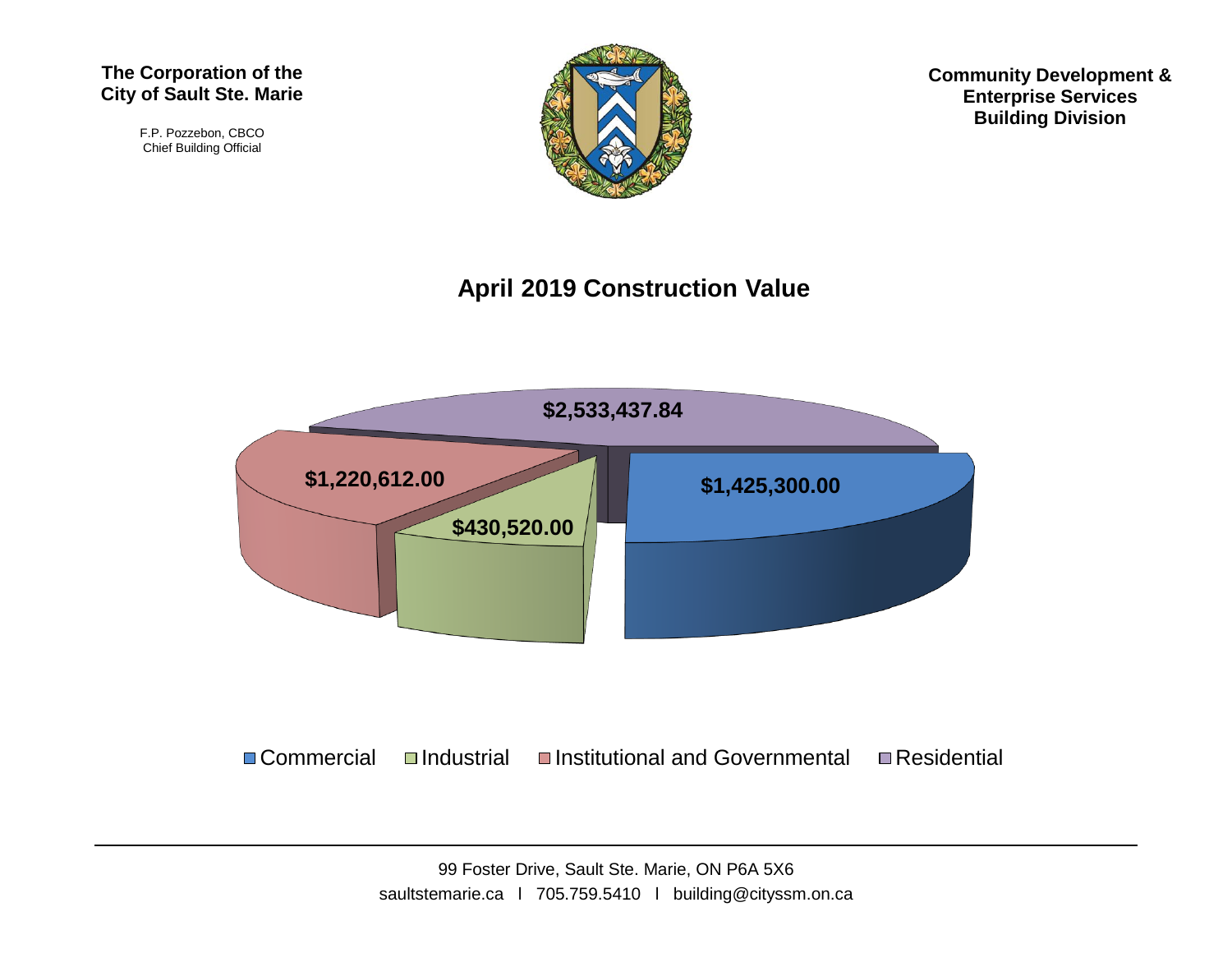$\overline{1}$ 



**Community Development and Enterprise Services Building Division**

**Tel: (705) 759-5410Fax: (705) 541-7165**

 $\vert$ 

# **BUILDING PERMITS SUMMARY**

|                                                          |                                  |                          |                      |                                  | 2019/04/01 to 2019/04/30         |                      |                                  |                          |                      |
|----------------------------------------------------------|----------------------------------|--------------------------|----------------------|----------------------------------|----------------------------------|----------------------|----------------------------------|--------------------------|----------------------|
|                                                          |                                  | <b>New Construction</b>  |                      |                                  | <b>Alterations and Additions</b> |                      |                                  | <b>Total</b>             |                      |
| <b>Building Type</b>                                     | <b>Num</b><br>of<br><b>Units</b> | Num of<br><b>Permits</b> | <b>Value of Work</b> | <b>Num</b><br>of<br><b>Units</b> | Num of<br><b>Permits</b>         | <b>Value of Work</b> | <b>Num</b><br>of<br><b>Units</b> | Num of<br><b>Permits</b> | <b>Value of Work</b> |
| <b>Commercial</b>                                        |                                  |                          |                      |                                  |                                  |                      |                                  |                          |                      |
| Office building                                          | 0                                | 0                        | \$0.00               | $\pmb{0}$                        | 3                                | \$995,000.00         | 0                                | 3                        | \$995,000.00         |
| Restaurant                                               | $\mathbf 0$                      | $\mathbf 0$              | \$0.00               | 0                                | $\overline{7}$                   | \$142,300.00         | 0                                | $\overline{7}$           | \$142,300.00         |
| Retail and wholesale<br>outlets                          | $\mathbf 0$                      | $\mathbf 0$              | \$0.00               | $\mathbf 0$                      | 3                                | \$8,000.00           | 0                                | 3                        | \$8,000.00           |
| Retail complex                                           | $\mathbf 0$                      | 0                        | \$0.00               | 0                                | 3                                | \$280,000.00         | 0                                | 3                        | \$280,000.00         |
| Total:                                                   | $\mathbf 0$                      | $\mathbf 0$              | \$0.00               | $\mathbf 0$                      | 16                               | \$1,425,300.00       | 0                                | 16                       | \$1,425,300.00       |
| <b>Industrial</b>                                        |                                  |                          |                      |                                  |                                  |                      |                                  |                          |                      |
| Storage building                                         | $\mathbf 0$                      | $\pmb{0}$                | \$0.00               | $\pmb{0}$                        | $\mathbf{1}$                     | \$430,520.00         | 0                                | $\mathbf{1}$             | \$430,520.00         |
| Total:                                                   | $\mathbf 0$                      | $\mathbf 0$              | \$0.00               | $\mathbf 0$                      | $\mathbf 1$                      | \$430,520.00         | $\mathbf 0$                      | $\blacktriangleleft$     | \$430,520.00         |
| <b>Institutional and Governmental</b>                    |                                  |                          |                      |                                  |                                  |                      |                                  |                          |                      |
| Government legislative<br>and administration<br>building | $\mathbf 0$                      | $\mathbf 0$              | \$0.00               | $\mathbf 0$                      | $\mathbf{1}$                     | \$467,112.00         | $\mathbf 0$                      | $\mathbf{1}$             | \$467,112.00         |
| Other government<br>building                             | $\mathbf 0$                      | $\mathbf 0$              | \$0.00               | $\pmb{0}$                        | 1                                | \$750,000.00         | $\pmb{0}$                        | $\mathbf{1}$             | \$750,000.00         |
| Post-secondary<br>institution                            | $\mathbf 0$                      | $\mathbf 0$              | \$0.00               | $\pmb{0}$                        | 1                                | \$3,500.00           | 0                                | $\mathbf{1}$             | \$3,500.00           |
| Total:                                                   | $\mathbf 0$                      | $\mathbf 0$              | \$0.00               | $\mathbf 0$                      | $\mathbf{3}$                     | \$1,220,612.00       | $\mathbf 0$                      | $\mathbf{3}$             | \$1,220,612.00       |
| <b>Residential</b>                                       |                                  |                          |                      |                                  |                                  |                      |                                  |                          |                      |
| Apartment                                                | $\pmb{0}$                        | $\pmb{0}$                | \$0.00               | $\pmb{0}$                        | $\overline{c}$                   | \$331,900.00         | $\pmb{0}$                        | $\overline{2}$           | \$331,900.00         |
| Apartment -<br>Condominium                               | $\mathbf 0$                      | $\mathbf 0$              | \$0.00               | 0                                | 1                                | \$8,000.00           | 0                                | $\mathbf{1}$             | \$8,000.00           |
| Semi-Detached or<br>Double (side by side) -<br>Condomini | $\mathbf 0$                      | $\mathbf 0$              | \$0.00               | $\mathbf 0$                      | 1                                | \$20,000.00          | 0                                | $\mathbf{1}$             | \$20,000.00          |

 $\mathbb{R}$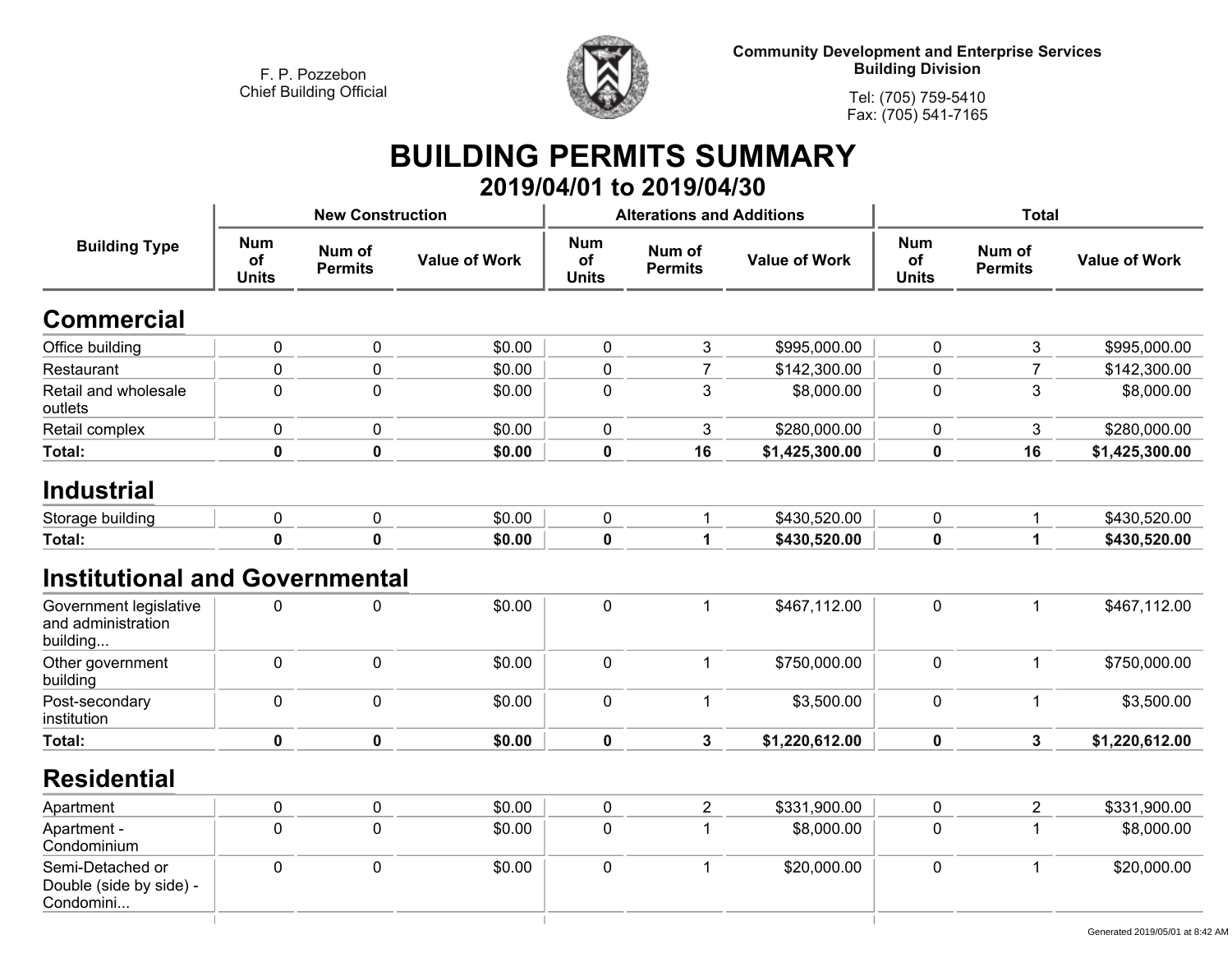| Semi-Detached or<br>Double (side by side),<br>single-att |  | \$0.00         |     | \$7,400.00     |     | \$7,400.00     |
|----------------------------------------------------------|--|----------------|-----|----------------|-----|----------------|
| Single House                                             |  | \$1,650,000.00 | 75  | \$516,137.84   | 82  | \$2,166,137.84 |
| Total:                                                   |  | \$1,650,000.00 | 82  | \$883,437.84   | 89  | \$2,533,437.84 |
| <b>Grand Total:</b>                                      |  | \$1,650,000.00 | 102 | \$3,959,869.84 | 109 | \$5,609,869.84 |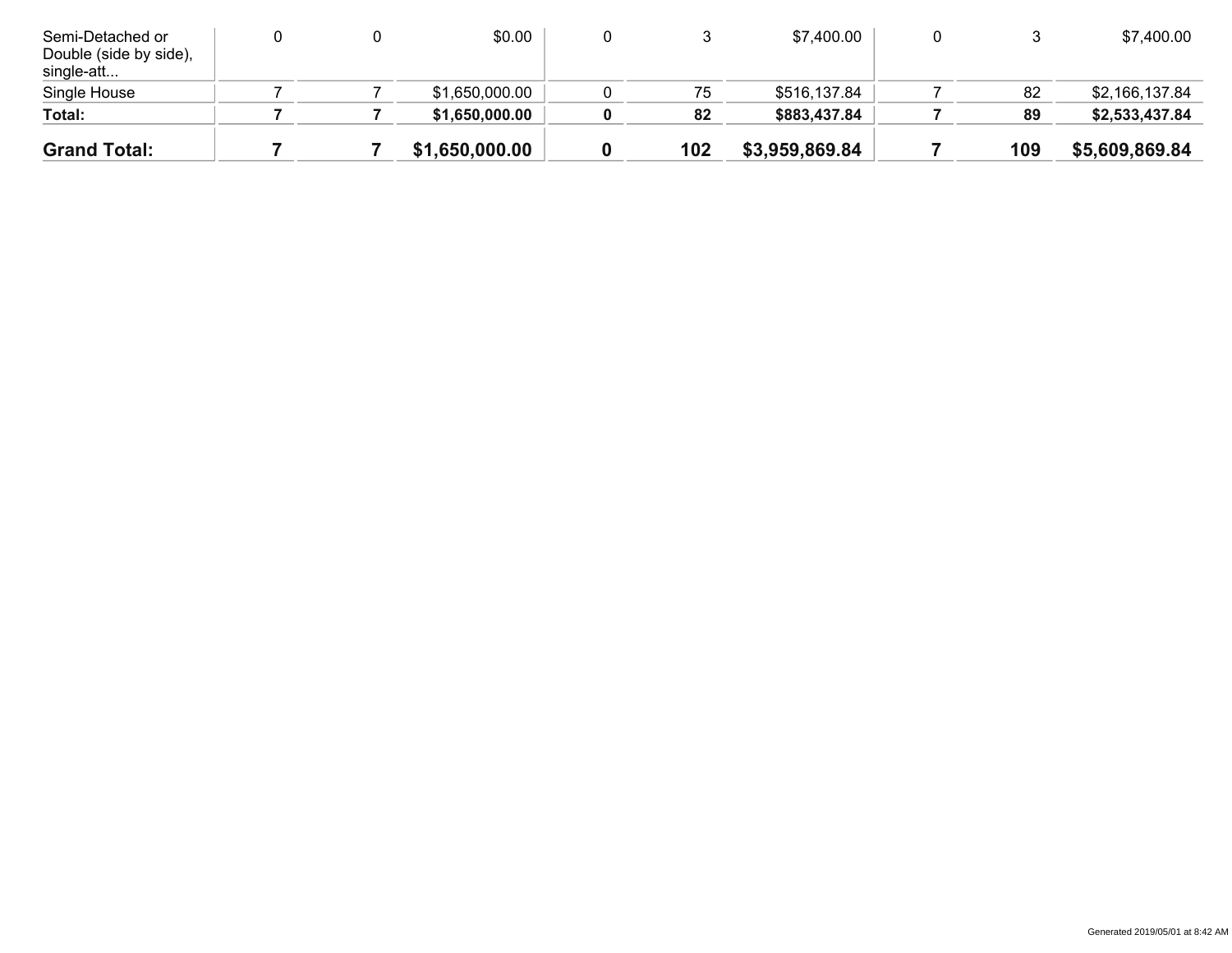

**Community Development and Enterprise Services Building Division**

**Tel: (705) 759-5410Fax: (705) 541-7165**

#### **DEMOLITION PERMITS SUMMARY 2019/04/01 to 2019/04/30**

| <b>Building Type</b>            |                        | <b>New Construction</b>  |                         |                        | <b>Alterations and Additions</b> |                      |                        |                          |                      |
|---------------------------------|------------------------|--------------------------|-------------------------|------------------------|----------------------------------|----------------------|------------------------|--------------------------|----------------------|
|                                 | Num of<br><b>Units</b> | Num of<br><b>Permits</b> | Value of<br><b>Work</b> | Num of<br><b>Units</b> | Num of<br><b>Permits</b>         | <b>Value of Work</b> | Num of<br><b>Units</b> | Num of<br><b>Permits</b> | <b>Value of Work</b> |
| <b>Commercial</b>               |                        |                          |                         |                        |                                  |                      |                        |                          |                      |
| Restaurant                      | 0                      | 0                        | \$0.00                  | 0                      |                                  | \$3,500.00           | 0                      |                          | \$3,500.00           |
| Retail and<br>wholesale outlets | 0                      | 0                        | \$0.00                  | 0                      | 2                                | \$17,000.00          | $\mathbf 0$            | $\overline{2}$           | \$17,000.00          |
| Total:                          | 0                      | $\pmb{0}$                | \$0.00                  | $\mathbf 0$            | 3                                | \$20,500.00          | $\pmb{0}$              | 3                        | \$20,500.00          |
| <b>Residential</b>              |                        |                          |                         |                        |                                  |                      |                        |                          |                      |
| Single House                    | 0                      | $\Omega$                 | \$0.00                  | $-3$                   | 13                               | \$105,800.00         | $-3$                   | 13                       | \$105,800.00         |
| Total:                          | 0                      | 0                        | \$0.00                  | $-3$                   | 13                               | \$105,800.00         | $-3$                   | 13                       | \$105,800.00         |
| <b>Grand Total:</b>             | 0                      | 0                        | \$0.00                  | $-3$                   | 16                               | \$126,300.00         | $-3$                   | 16                       | \$126,300.00         |